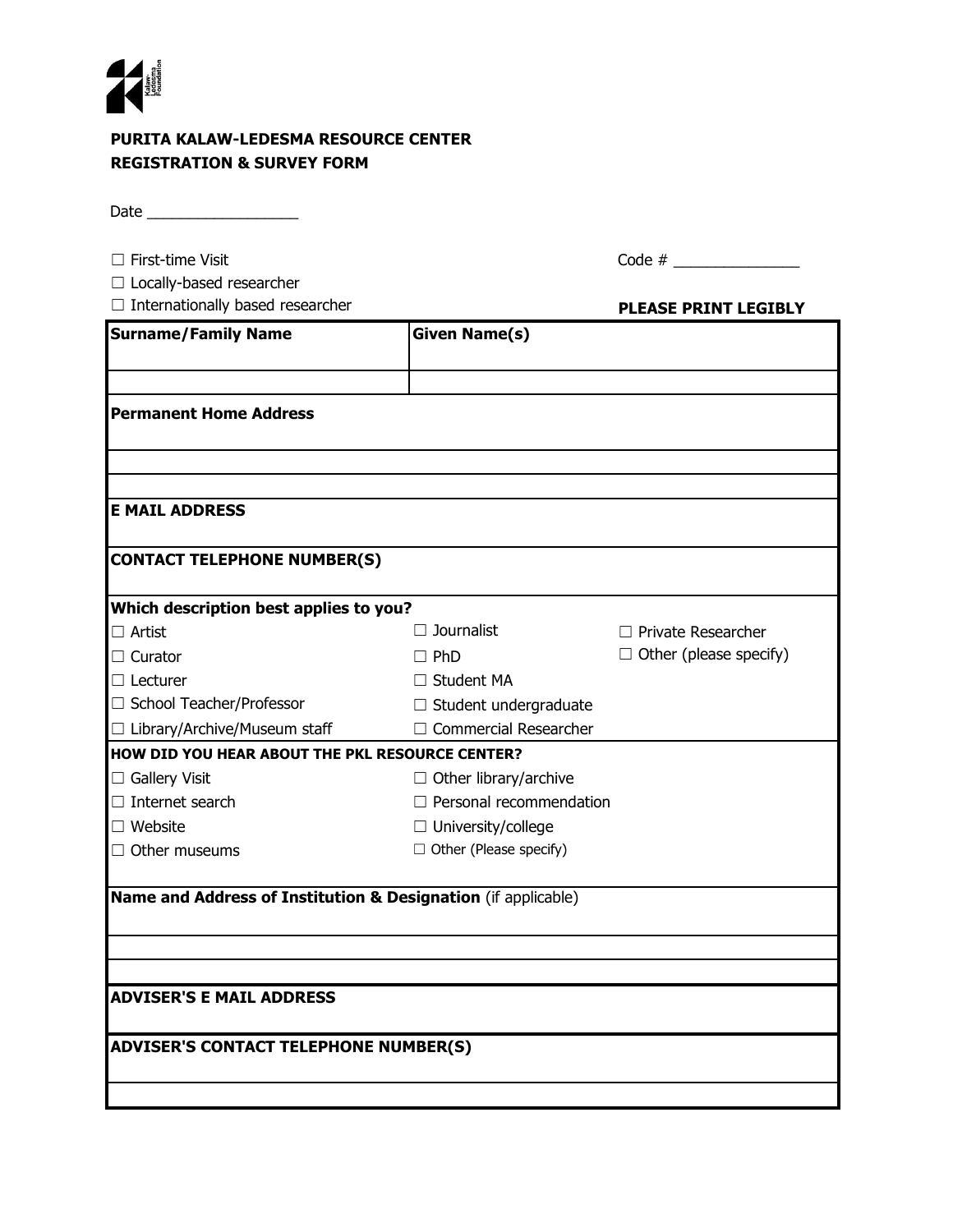| TOPIC OF RESEARCH/DESCRIPTION OF RESEARCH PROJECT (Use additional sheet if needed) |                             |  |  |  |
|------------------------------------------------------------------------------------|-----------------------------|--|--|--|
|                                                                                    |                             |  |  |  |
|                                                                                    |                             |  |  |  |
|                                                                                    |                             |  |  |  |
|                                                                                    |                             |  |  |  |
| <b>PURPOSE OF RESEARCH</b>                                                         |                             |  |  |  |
| $\Box$ For academic/ scholastic research                                           |                             |  |  |  |
| $\Box$ For NGO/ non-profit                                                         |                             |  |  |  |
| $\Box$ For commercial purposes                                                     |                             |  |  |  |
| $\Box$ Research &                                                                  |                             |  |  |  |
| Documentation related to                                                           |                             |  |  |  |
| provenance and<br>authentication*                                                  |                             |  |  |  |
|                                                                                    |                             |  |  |  |
| $\Box$ Personal Research                                                           |                             |  |  |  |
| <b>SIGNIFICANCE OF STUDY</b> (Use additional sheet if needed.)                     |                             |  |  |  |
|                                                                                    |                             |  |  |  |
|                                                                                    |                             |  |  |  |
|                                                                                    |                             |  |  |  |
| <b>REQUESTED RESEARCH MATERIALS</b>                                                |                             |  |  |  |
|                                                                                    |                             |  |  |  |
|                                                                                    |                             |  |  |  |
|                                                                                    |                             |  |  |  |
|                                                                                    |                             |  |  |  |
|                                                                                    |                             |  |  |  |
|                                                                                    |                             |  |  |  |
|                                                                                    |                             |  |  |  |
|                                                                                    |                             |  |  |  |
|                                                                                    |                             |  |  |  |
| <b>OUTCOME OF RESEARCH</b>                                                         |                             |  |  |  |
| $\Box$ Thesis/unpublished paper                                                    | $\Box$ Academic publication |  |  |  |
| $\Box$ Non-academic publication<br>□ Other (Please specify)                        | $\Box$ Exhibition           |  |  |  |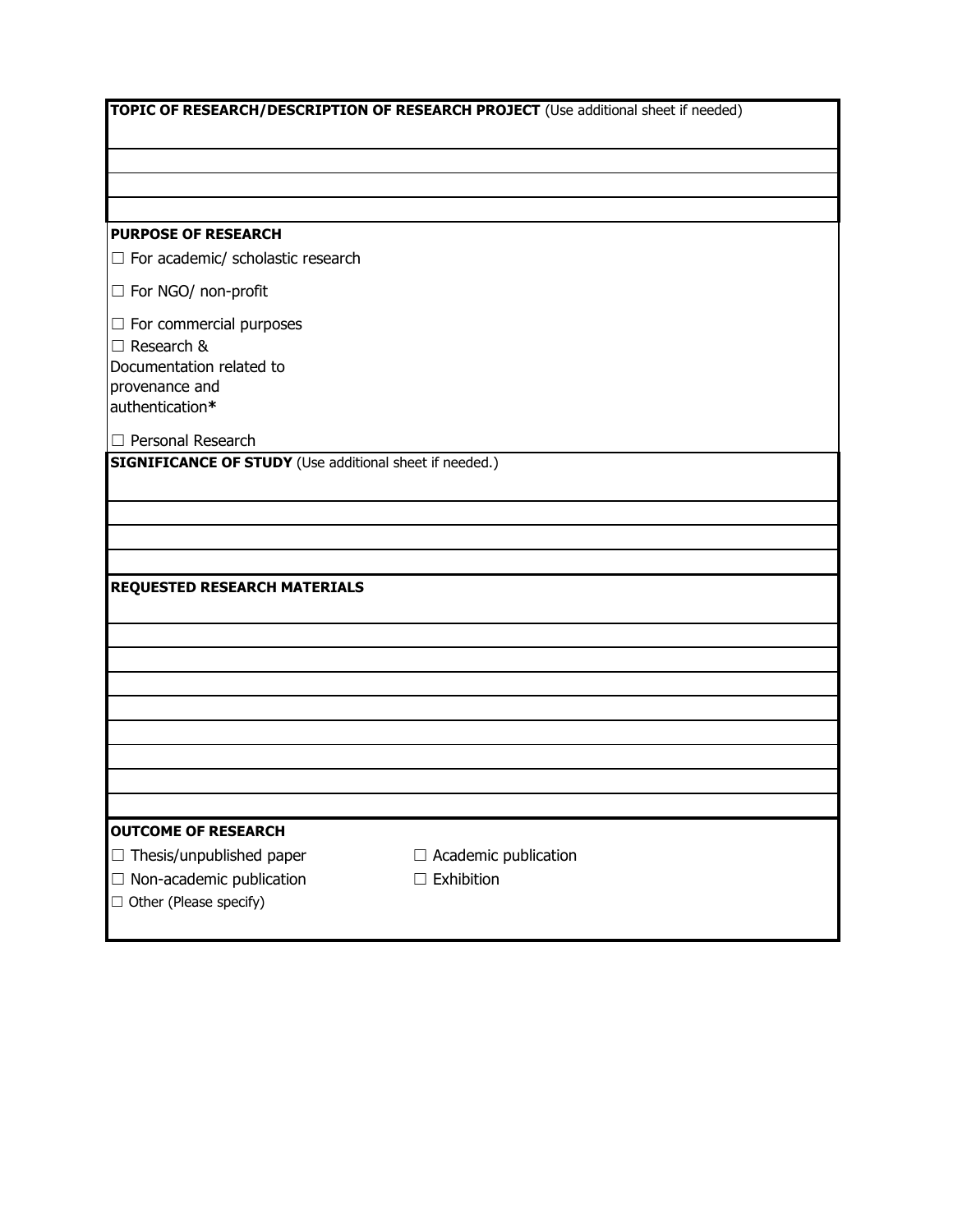## **Social Impact Assessment**

Dear Researcher,

The PKL Resource Center is interested in determining the social impact it has on the arts. Hence, your inputs regarding this will be very valuable.

Please take some time to share your thoughts regarding the questions below. These will guide the Center with respect to its linkages, projects, activities, policies, and the like.

Thank you very much for your help with this initiative.

Sincerely,

| Ada L. Mabilangan |  |  |  |  |  |
|-------------------|--|--|--|--|--|
|-------------------|--|--|--|--|--|

President Kalaw-Ledesma Foundation, Inc.

A. The PKL Center

Who are the individuals and/or organizations who will benefit from what the PKL Center can offer?

| (Check all that apply.)                                  |                                |  |  |
|----------------------------------------------------------|--------------------------------|--|--|
| $\Box$ School children                                   | <b>T</b> Curators              |  |  |
| $\Box$ College/graduate students                         | $\prod$ Researchers            |  |  |
| $\Box$ Colleges/universities                             | $\sqsupset$ Journalists        |  |  |
| $\Box$ Professors                                        | Art Patrons                    |  |  |
| $\Box$ Museums                                           | $\Box$ Others (Please specify) |  |  |
| What are the Center's strengths? (Check all that apply.) |                                |  |  |
| $\Box$ Location                                          | $\sqcap$ Staff                 |  |  |
| $\Box$ Physical space/interiors                          | Art collection                 |  |  |
| $\Box$ Facilities (e.g., wifi, photocopier, etc.)        | $\Box$ Archives                |  |  |
| $\Box$ Policies                                          | Others (Please specify)        |  |  |
| What are the Center's weaknesses (Check all that apply.) |                                |  |  |
| $\Box$ Location                                          | $\Box$ Staff                   |  |  |
| $\Box$ Physical space/interiors                          | $\Box$ Art collection          |  |  |
| $\Box$ Facilities (e.g., wifi, photocopier, etc.)        | $\Box$ Archives                |  |  |
| $\Box$ Policies                                          | $\Box$ Others (Please specify) |  |  |
| What suggestions can you make to improve the Center?     |                                |  |  |
|                                                          |                                |  |  |
|                                                          |                                |  |  |
|                                                          |                                |  |  |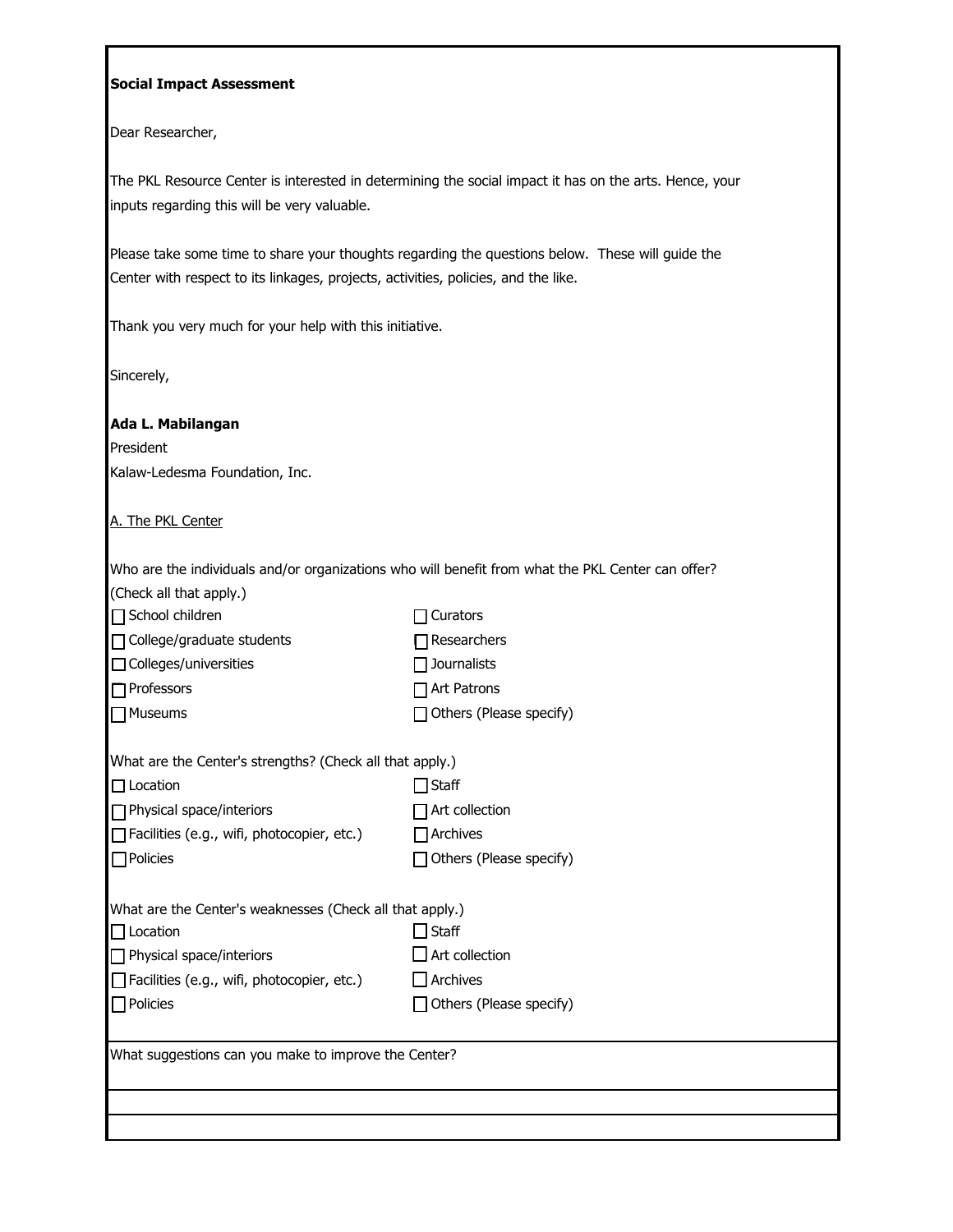B. Your Research

Who is the target audience of your research?

What possible impact (e.g., increased awareness, validation, historical significance, etc.) do you see your research having at the …

International level

Regional level

National level

Local or community level

Organizational level

Project or Program level

Personal level